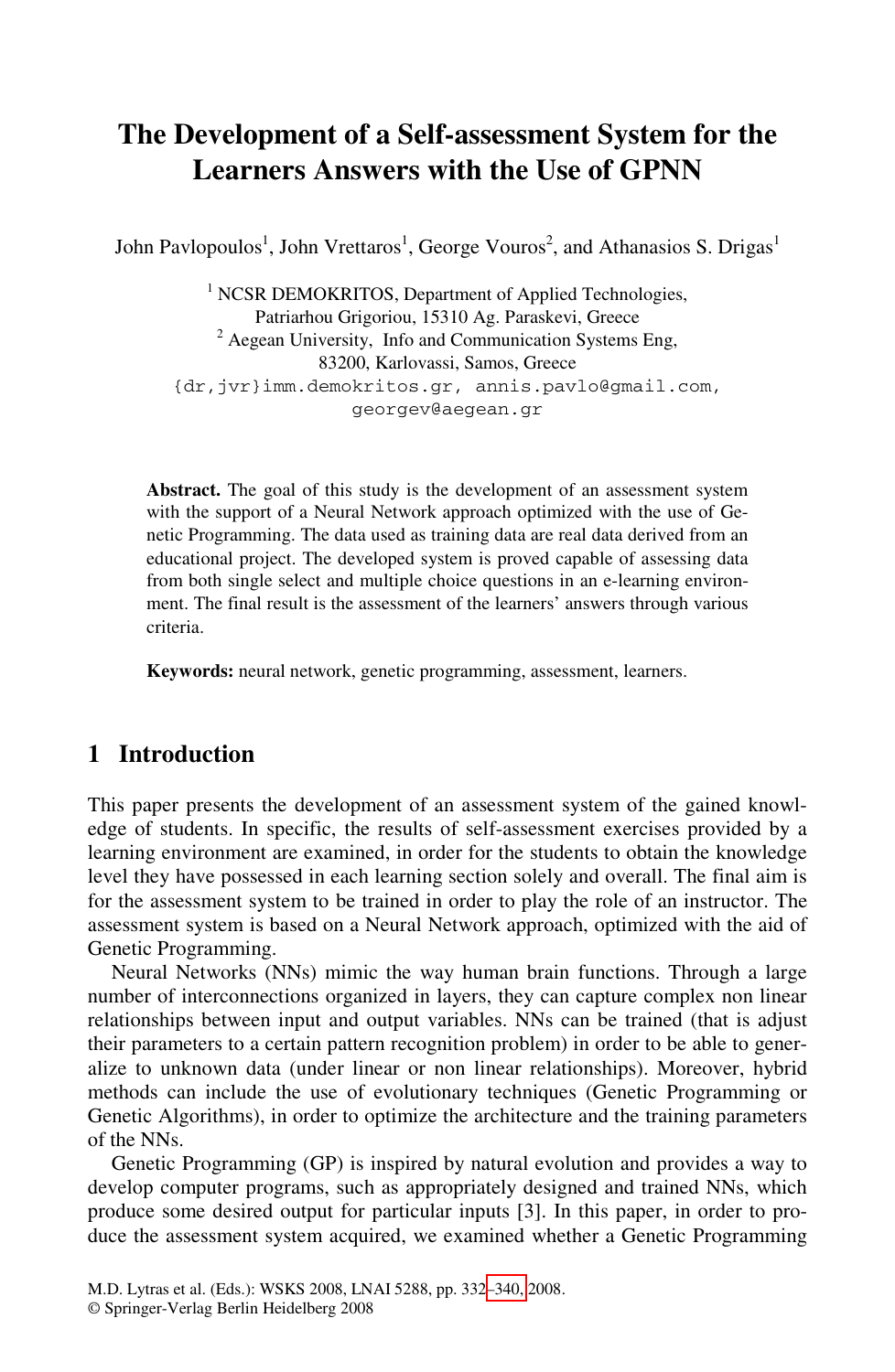Neural Networks (GPNN) approach [4, 5] is able to model the assessment role of a pedagogical expert.

GPNN uses input and output data in order to train an initial population of NNs through GP. The training procedure stops when a minimum error point is reached or a maximum number of iterations is exceeded. Until now, it was being used as a powerful statistical pattern recognition tool through ten final GPNN models [4, 5]. However, its ability for quick convergence to the solution for linear and non linear relations between the input and the output, make GPNN a very good candidate for an expert system application.

GPNN Assessment System (GPNNAS) is a GPNN system that is trained with data, which consists of answers of students and their evaluation according to a pedagogical expert. The final purpose of the GPNNAS is to be able to evaluate the answer of a student according to some criteria. The final system consists of one Neural Network (NN) approach for each criterion, optimized with Genetic Programming so that each NN approach is able to evaluate the answer according to the specific criterion. Thus, the output of the assessment system for a question is an evaluation of a student's answer for each criterion.

The data generated by the learner going through a mini-test consists of a string of characters and values which are built based on certain criteria. The types of questions are both single-select and multi-select and have several answer options. The questions test learners against more than one sector while each question has a relevance value against every sector.

### **2 Data of the Expert System**

The data of the developed system are real data that were extracted from the answers of learners from the Dedalos<sup>1</sup> educational project. The modeling of the data was proved to be precise.

Dedalos learners undertook a mini-test at the end of each module to assess their understanding of the learning points covered. Each mini-test comprises a series of multiple choice questions and each answer option selected provides the GPNN Assessment System (GPNNAS) with two types of data: test data and training data. Pedagogical experts have assigned educational values to the test and training data which, in turn, allows GPNNAS to assess the learner's understanding of the module.

The rest of this section describes these two data types and how values are assigned to them.

#### **2.1 Purpose and Transmission of Test Data**

Test data assesses how relevant a question is against one of the following areas of learning:

- 1. letter recognition and alphabetical order
- 2. spelling/vocabulary

l

<sup>&</sup>lt;sup>1</sup> Dedalos: Teaching English as a second language to deaf people, whose first language is sign language, via e-learning tools. LEONARDO DA VINCI, Community Action Programme on Vocational Training, Second phase: 2000- 2006.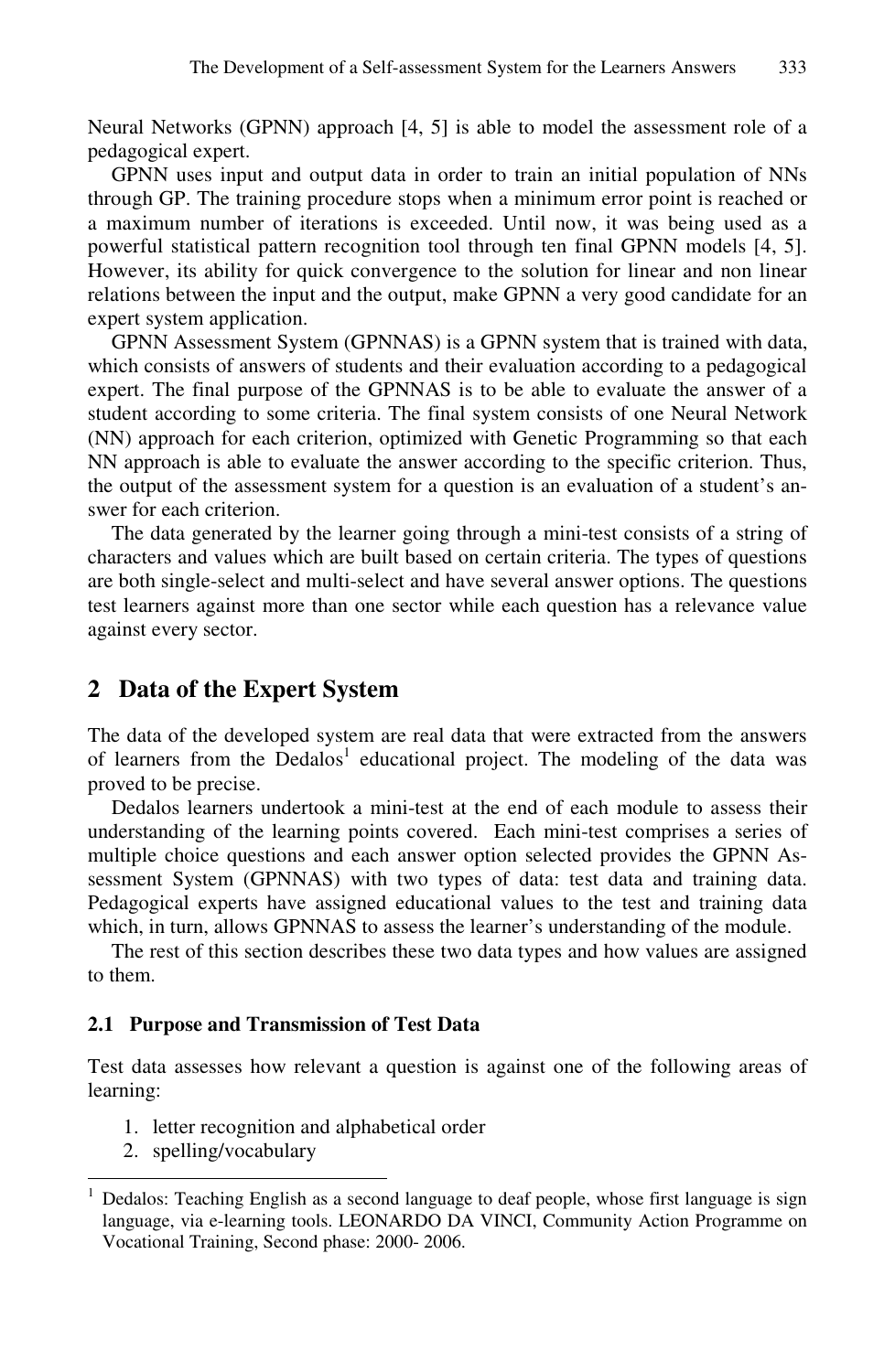- 3. grammar/sentence structure
- 4. reading
- 5. writing

Test data also evaluates the answer options against the five areas of learning and specifies whether the answer is correct, partially correct or incorrect.

## **2.2 Assignment of Test Data**

Firstly, each question is assigned a relevance value between 0 and 4 by a pedagogical expert. For example, the question "Which sign is in capital letters?" mainly tests the learner's skills in section A and hence, receives a relevance value of 4 here. It is also about an underpinning reading skill at a low level and therefore it is given a relevance value of 1 in section D. It does not test spelling/vocabulary, grammar/sentence structure or writing at all, hence these sections receive a relevance value of 0.

| <b>Section</b><br>Code | <b>Section name</b>                       | <b>Relevance</b><br><b>Value</b> |  |
|------------------------|-------------------------------------------|----------------------------------|--|
| A                      | Letter recognition and alphabetical order |                                  |  |
| В                      | Spelling/vocabulary                       |                                  |  |
| C                      | Grammar/sentence structure                |                                  |  |
| Ð                      | Reading                                   |                                  |  |
| E                      | Writing                                   |                                  |  |

**Table 1.** Relevance of questions

Secondly, each answer option is assigned evaluation values. Evaluation values are also set against the five learning areas. However, the mini-tests comprise two types of multiple choice questions: single select and multi select. While the principle behind the assignment of evaluation values remains the same, a different form of the data set is sent to GPNNAS for each question type.

In single select questions there is only one correct answer. For example for the question "Which sign is in capital letters?" option 2 is the only correct answer and the evaluation values are assigned as follows:

| Answer<br>Code | Answer<br><b>Options</b> | <b>Correct</b><br>/Incorrect | <b>Evaluation Values</b> |      |      |          |     |
|----------------|--------------------------|------------------------------|--------------------------|------|------|----------|-----|
|                |                          |                              | A                        | в    |      | D        | E   |
|                | Open                     | Incorrect                    |                          | $-1$ | $-1$ | $\theta$ |     |
| 2              | <b>NO ENTRY</b>          | Correct                      | 1.0                      | -1   | $-1$ | 1.0      | - 1 |
| 3              | Closed                   | Incorrect                    | 0                        | -1   | $-1$ | 0        | - 1 |
|                | <b>Staff Only</b>        | Incorrect                    | 0.3                      | $-1$ | -1   | 0.3      | $-$ |

**Table 2.** Evaluation of answers in single-select type questions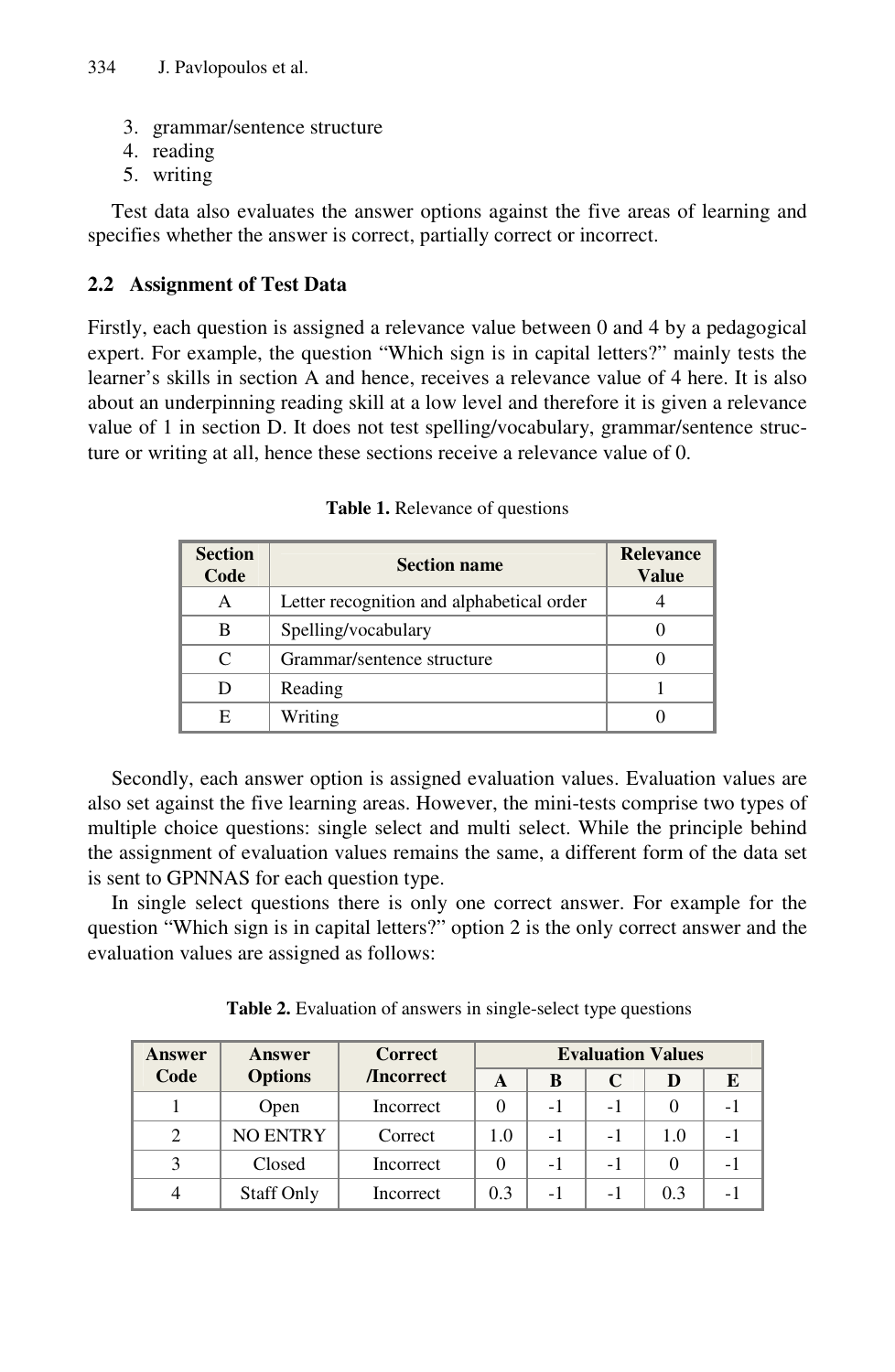Hence:

- **1.0** is assigned to cell 2A because the answer option is correct and the question is relevant to area A - Letter recognition and alphabetical order.
- **1.0** is assigned to cell 2D because the answer option is correct and the question is relevant to area D - Reading
- **0.3** is assigned to cell 4A because the answer option 'Staff Only' is partially correct as it contains two capital letters and the question is relevant to area A
- **0.3** is assigned to cell 4D because the answer option 'Staff Only' is partially correct as it contains two capital letters and the question is relevant to area D
- **0** is assigned where an answer option was wrong but the question is relevant to the learning area
- **-1** is assigned where an answer option was wrong and the question is not relevant to the learning area

In multiple select questions there can be two or more correct answers. For example, for the question "Which of these are capital letters?" there are three correct answers (options 2, 3 and 6) and the evaluation values are assigned as follows:

| <b>Answer</b> | Answer<br><b>Options</b> | Correct<br>/Incorrect | <b>Evaluation values</b> |                          |      |     |   |
|---------------|--------------------------|-----------------------|--------------------------|--------------------------|------|-----|---|
| Code          |                          |                       | A                        | B                        | C    | D   | E |
|               |                          | Incorrect             |                          | -1                       | -1   |     |   |
|               | G                        | Correct               | 1.0                      | -1                       | -1   | 1.0 |   |
| 3             |                          | Correct               | 1.0                      | -1                       | -1   | 1.0 |   |
|               | P                        | Incorrect             |                          | -1                       | $-1$ |     |   |
|               | н                        | Incorrect             |                          | $-1$                     | $-1$ |     |   |
|               |                          | Correct               | 1.0                      | $\overline{\phantom{0}}$ | - 1  | 1.0 |   |

**Table 3.** Evaluation of answers in multi-select type questions

The question is primarily devised to test the learner's knowledge of area A - Letter recognition and alphabetical order and to a lesser extent knowledge of area D - Reading. The following values are assigned to the correct answer options (2, 3 and 6):

- Section A: **1.0** because the answer is correct and the question is relevant to this area
- Section D: **1.0** because the answer is correct and the question is relevant to this area
- Sections B, C and E: **-1** because the question is not relevant to these areas

## **3 Methodology**

In order for a system to be able to evaluate correctly a learner's answer, it should be trained in a way that each input (answer pattern) can be related with a particular output (the evaluation). Neural Networks are capable of this task, once they are appropriately trained.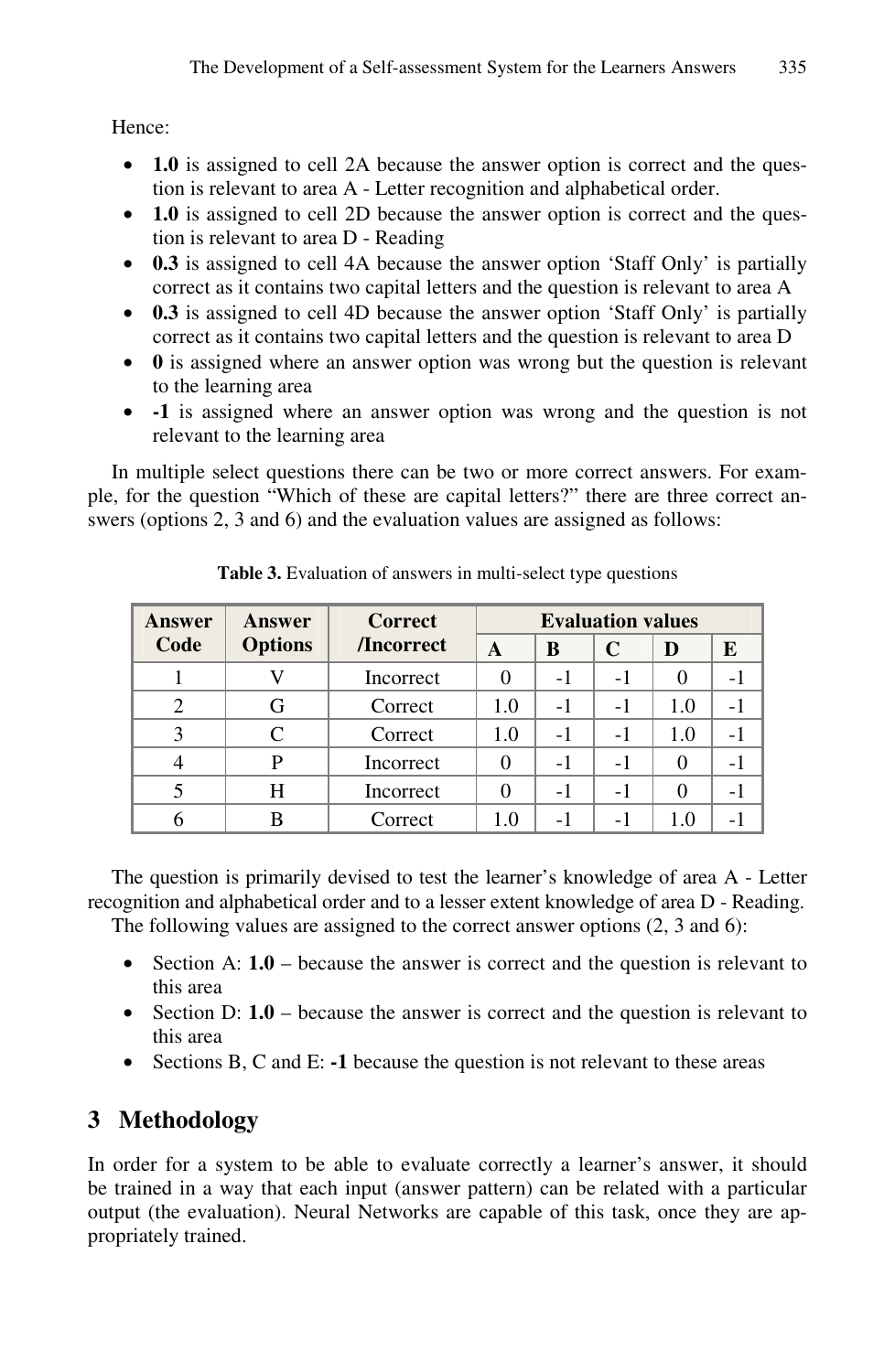NNs are weighted interconnected networks of artificial neurons (computational models based on the biological neuron). The training procedure consists of modeling the structure of the NNs as well as defining the values of their weights. Although a gradient descent algorithm such as back-propagation is most often used as a training algorithm, an evolutionary algorithm such as GP has the potential to produce a global minimum of the weight space and thereby avoid local minima [7].

Such a hybrid methodology is GPNN, which produces an initial population of randomly generated NNs and then recombines them through GP operations (reproduction, crossover and mutation) in order for the fittest to survive. The extracted NN is considered to be the most appropriate one for the generalization of the input pattern to the output pattern.

### **3.1 Genetic Programming Neural Networks**

GPNN was initially developed by Richie et al. [4] to improve upon the trial-and-error process of choosing an optimal architecture for a pure feed forward back propagation NN. However, the methodology was re-implemented at the Biosim Lab of the National Technical University of Athens, Greece in order to study the genetic and environmental underlay of diseases. In this paper is presented an application of this implementation which aims at training a system (the trained NNs) to evaluate automatically the answers of learners according to a number of criteria.

Optimization of NN architecture using GP was first proposed by Koza and Rice [1]. The use of binary expression trees allows for the flexibility of the GP to evolve a treelike structure that adheres to the components of a NN (Fig.1). The GP is constrained in a way, that it uses standard GP operators, but retains the typical structure of a feedforward NN. A set of rules is defined prior to network evolution, to ensure that the GP tree maintains a structure that represents a NN [1, 2]. The flexibility of the GPNN allows optimal network architectures to be generated in such a way that they will consist of the appropriate inputs, connections, and weights for a given data set [6].

The steps of the GPNN method are described in brief as follows. In step one, GPNN has a set of parameters that must be initialized before the beginning of the evolution of the NN models. These include, an independent variable input set, a list of



**Fig. 1.** The tree structure of a Neural Network. The o-node is the output node, the w-node is the weight node and the s-node is the activation function node.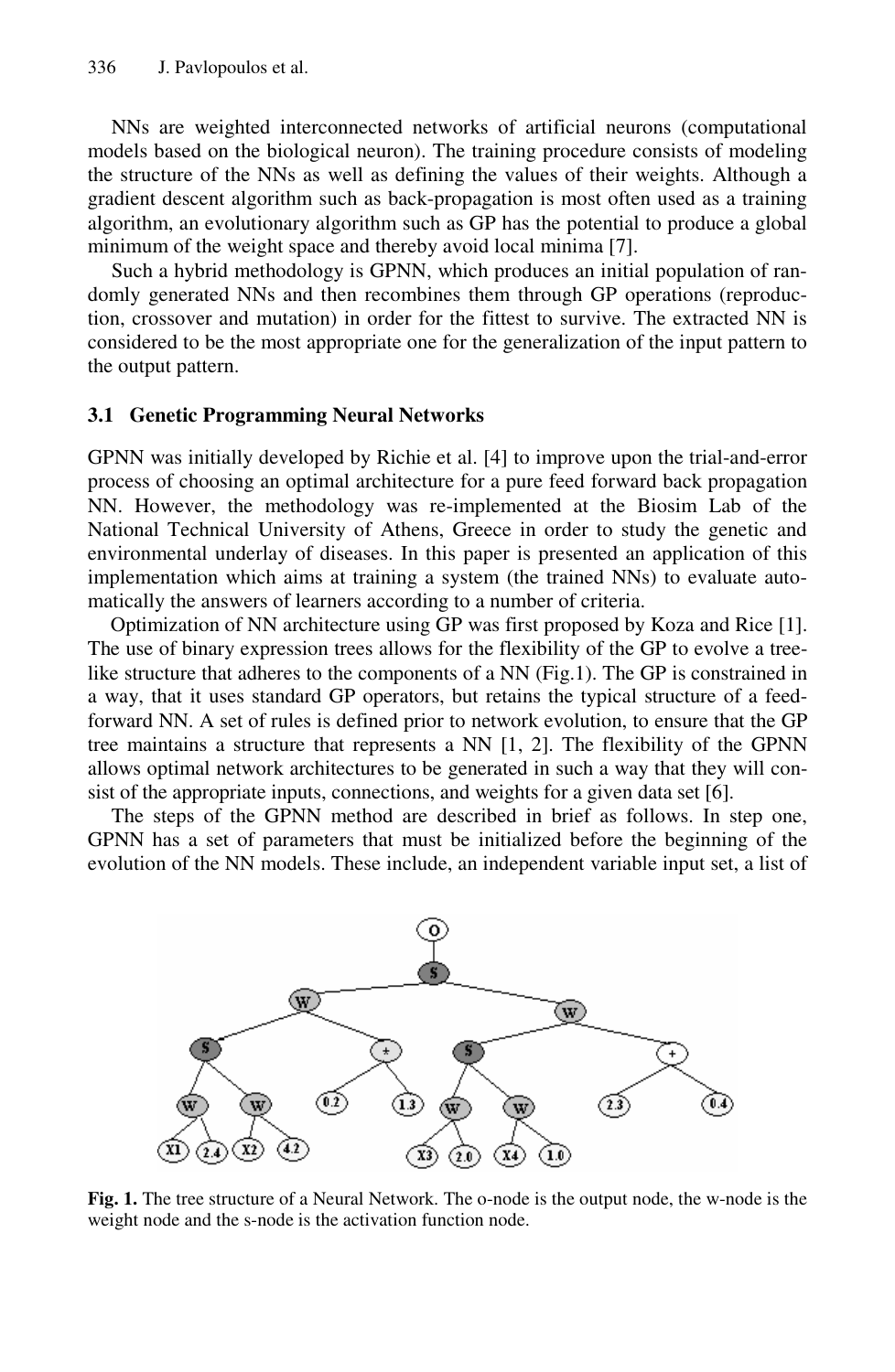mathematical functions, a fitness function, and finally the operating parameters of the GP. These operating parameters include the population size, and the number of generations. In step two, the training data are modeled according to the tested problem. In step three, the training of the GPNN begins by generating an initial population of random solutions. Each solution is a binary expression tree representation of a NN (Fig.1). In step four, each GPNN is evaluated on the training set and its recorded fitness. In step five, the best solutions are selected for crossover and reproduction, using a fitness-proportionate selection technique, called roulette wheel selection, based on the classification error of the training data [4, 5].

Classification error is defined as the proportion of individuals for whom the output was incorrectly specified. A predefined proportion of the best solutions are directly copied (reproduced) into the new generation. Another proportion of the solutions are used for crossover with other best solutions and finally the last solutions are mutated. The extracted NN, which is the best-so-far solution, is considered to be capable of classifying the data with the minimum error. In the last step, the best-so-far solution is being held and the new generation, which is equal in size to the original population, begins the cycle again. This continues until some criterion is met, and at that point the GPNN stops. This criterion is either a classification error of zero (best-so-far solution) or the maximum number of generations reached (error message).

### **3.2 Application of GPNN**

Until now, GPNN was mostly used for pattern recognition in the field of Bioinformatics [4, 5]. However, this GPNN application aims at modeling the classification of the answers of learners and thus, the NNs are expected to associate each answer (NN input) with an evaluation (NN output).

The training procedure of the assessment system for each question consisted of training six NNs, one for each of the five criteria and one for the overall performance. The inputs of the NNs (answer patterns) consisted of binary strings representing different answer codes. Inside the binary string, the 1's represented the correct choices according to the user while the 0's the false ones. For example, the NN input string 1-0-0-0, for a single select question, would indicate that the learner selected the first choice as the correct one. The output of each NN (answer evaluation) could either be negative, indicating an irrelevant criterion, or a number from the space [0, 1], representing the evaluation of the learner's answer according to the specific criterion.

GPNNAS, in its pattern operation has been applied for both a question of single select and a question of multi select type and has modeled the data successfully proving the system's capability of modeling this kind of data. The single select type question was "Which sign is in capital letters?" and there were four possible student answers, while the multi select type question was "Which of these are capital letters?" and there were nine possible answers.

For each criterion, the initial NN population was set to be 100 NNs while the generations, through which NNs' genetic recombination took place, were set to be 50. The training procedure of the three NNs that were responsible for the first three criteria of the single select type question is depicted in Fig.3. As it can be observed,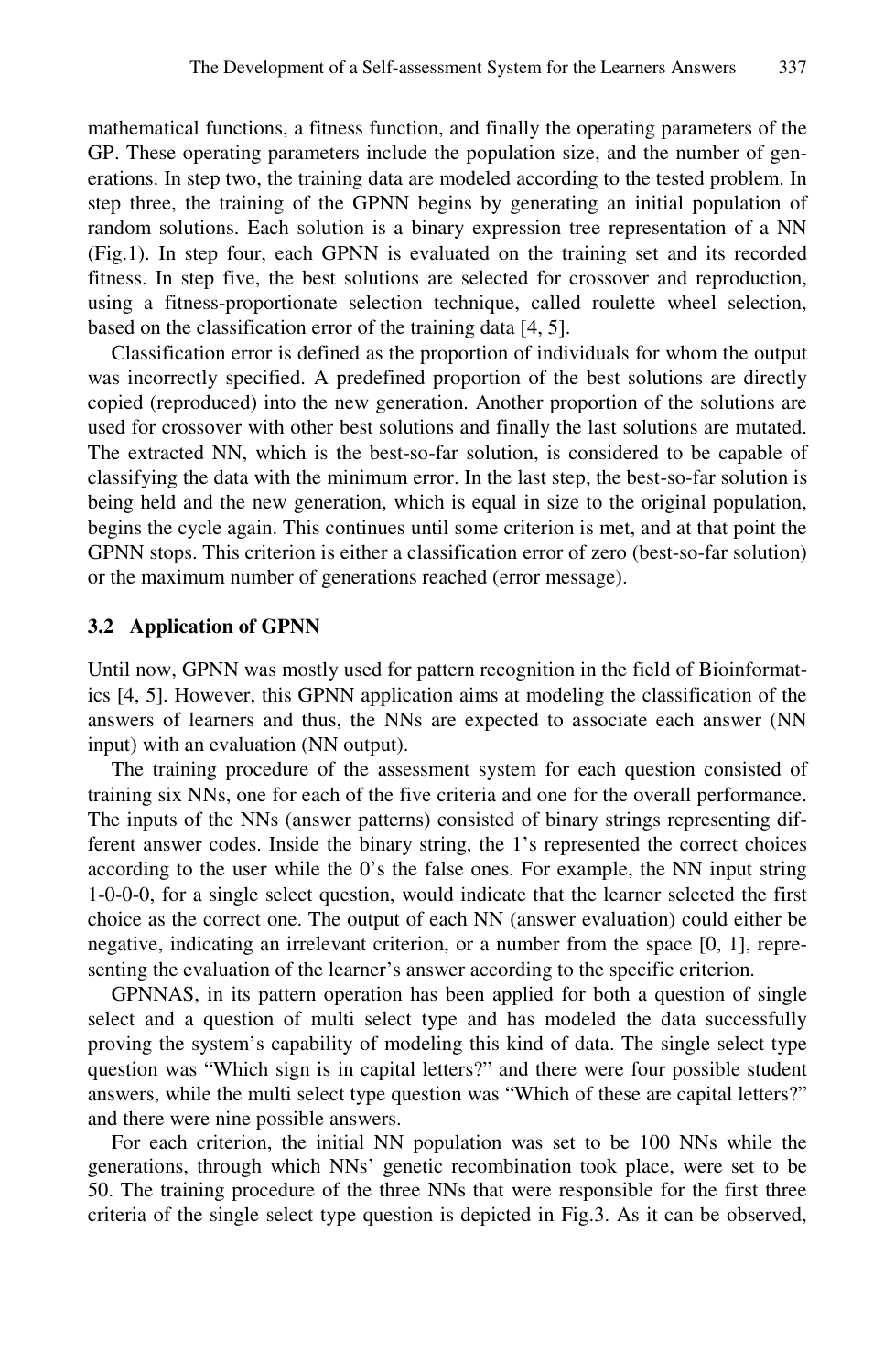

**Fig. 3.** The classification error of 100 NNs of the initial population after 0 Generations

the 3<sup>rd</sup> fittest NN (classification error 0) was found inside the initial population (generation 0) and needed no GP operations, indicating the simplicity of the modeled functions.

The answers of the learners were uploaded via a web page to the main server (Fig. 4), wherein they were encoded in an appropriate form and were processed by the GPNNAS.



**Fig. 4.** The question interface for the Dedalos e-learning environment

The output of the system was the learner's evaluation for the five criteria examined as well as for the learner's overall performance. Furthermore, the evaluation was presented to the learner through a bar diagram (Fig. 5), forwarding intelligibility of the results for the user.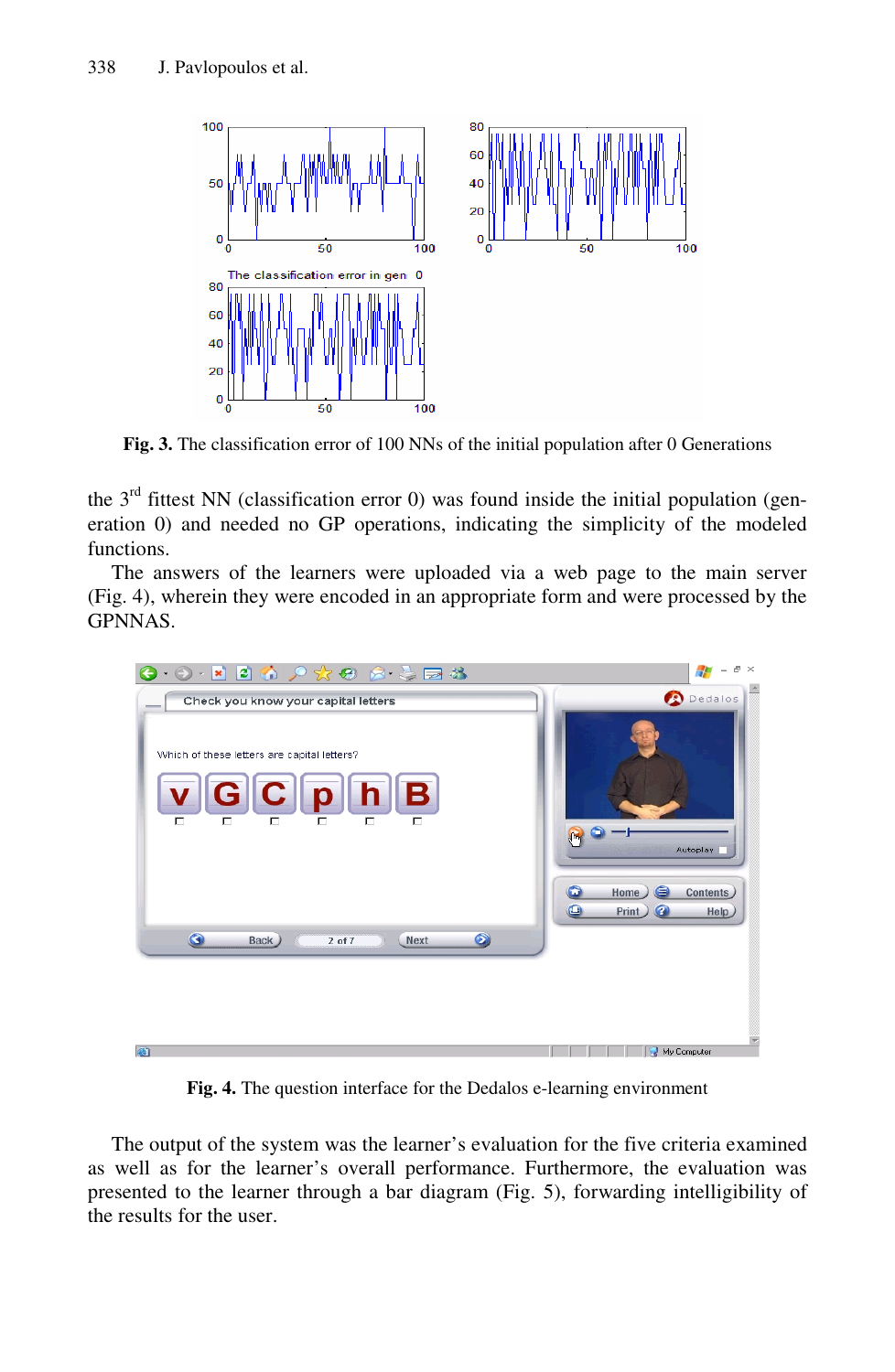

**Fig. 5.** Classification form of the results

## **4 Future Work**

In this paper, a hybrid expert system with use of GPNN is developed for the evaluation of learners' answers according to a number of criteria. Thus, the assessment data could be represented to the learner in a meaningful and useful way in order to help the learner improve his skills in the cognitive sections where he showed low performance in the relevant test. The application of the GPNN methodology for e-learning purposes allows for generalization of the assessment process which could lead to the implementation of an intelligent e-Tutor. The system was applied and evaluated successfully learners' answers, which were derived from an educational project for the teaching of English as a second language to deaf people whose first language is the sign language. The next challenge is a fully automated training procedure wherein the training data will be presented to the assessment system online and the system could be trained in real time, as well as over different and more complicated kinds of tests. Thus, an e-learning system could be implemented that could serve various kinds of learners who need to improve their learning abilities according to various criteria.

## **References**

- 1. Koza, J.R., Rice, J.P.: Genetic generation of both the weights and architecture for a neural network. In: IJCNN 1991-Seattle International Joint Conference on Neural Networks, vol. 2, pp. 397–404 (1991)
- 2. Koza, J.R.: Survey of genetic algorithms and genetic programming. In: WESCON 1995 Conference: Microelectronics Communications Technology Producing Quality Products Mobile and Portable Power Emerging Technologies, pp. 589–594 (1995)